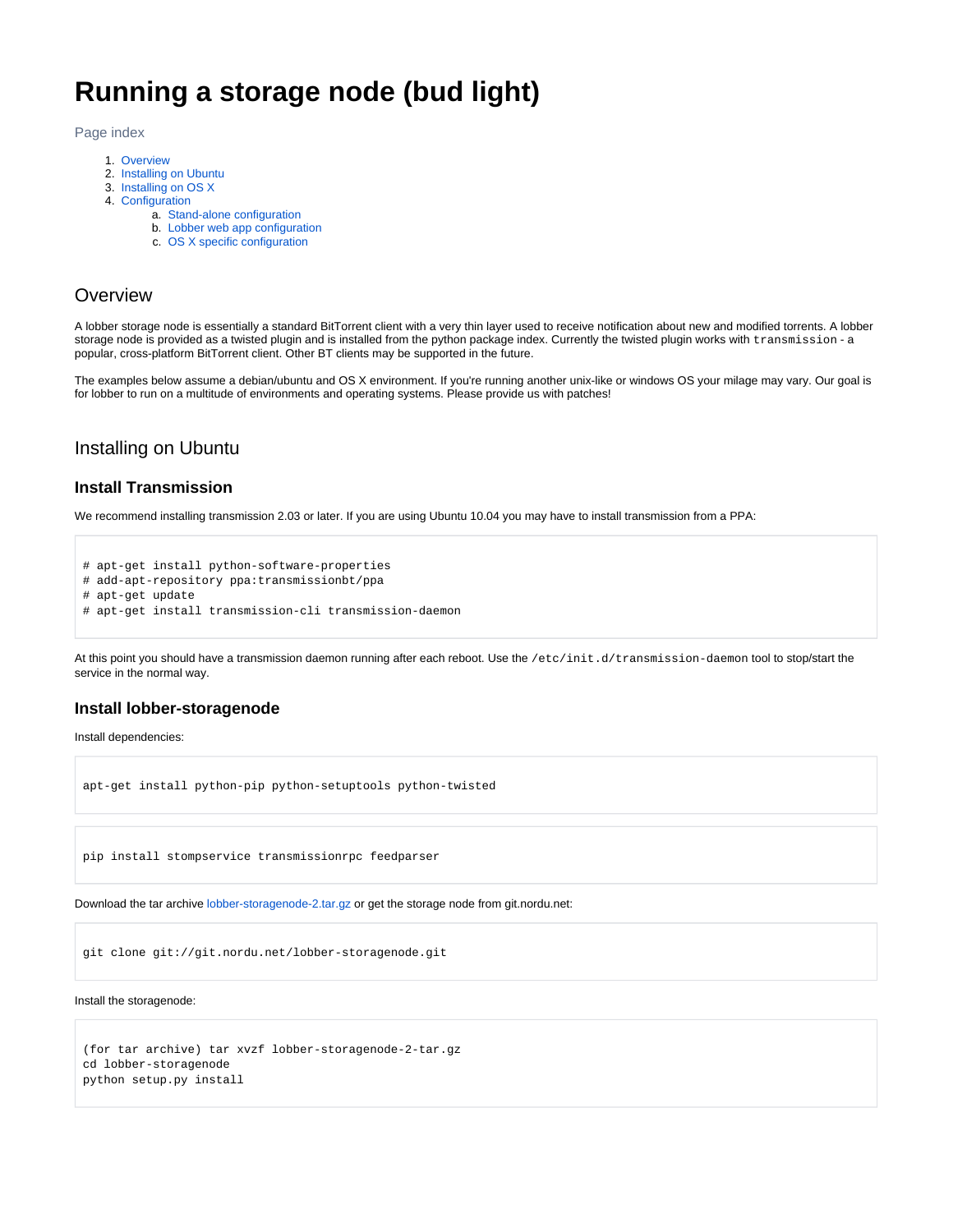## Installing on OS X

## **Install Transmission**

Install [Transmission for OS X](http://www.transmissionbt.com/) and enable "Remote Access" in Preferences. We recommend installing transmission 2.03 or later.

### **Install lobber-storagenode**

Download the tar archive [lobber-storagenode-2.tar.gz](https://portal.nordu.net/download/attachments/25854506/lobber-storagenode-2.tar.gz?version=1&modificationDate=1309367847000&api=v2) or get the storage node from git.nordu.net:

```
git clone git://git.nordu.net/lobber-storagenode.git
```
## <span id="page-1-0"></span>Configuration

At this point twistd should have a new plugin registered. Verify this by running twistd --help and look for lobberstoragenode in the list of commands. If you see this then you're installation should be ok.

| # twistd --help         |                                                       |
|-------------------------|-------------------------------------------------------|
| $\cdot$ $\cdot$ $\cdot$ |                                                       |
| Commands:               |                                                       |
| ftp                     | An FTP server.                                        |
| telnet                  | A simple, telnet-based remote debugging service.      |
| socks                   | A SOCKSv4 proxy service.                              |
| manhole-old             | An interactive remote debugger service.               |
| portforward             | A simple port-forwarder.                              |
| lobberstoragenode       | A Storage Node for Lobber                             |
| web                     | A general-purpose web server which can serve from a   |
|                         | filesystem or application resource.                   |
| inetd                   | An inetd(8) replacement.                              |
| news                    | A news server.                                        |
| xmpp-router             | An XMPP Router server                                 |
| words                   | A modern words server                                 |
| t.oc                    | An AIM TOC service.                                   |
| dns                     | A domain name server.                                 |
| mail                    | An email service                                      |
| manhole                 | An interactive remote debugger service accessible via |
|                         | telnet and ssh and providing syntax coloring and      |
|                         | basic line editing functionality.                     |
| conch                   | A Conch SSH service.                                  |

Running twistd lobberstoragenode --help gives you an overview of the options: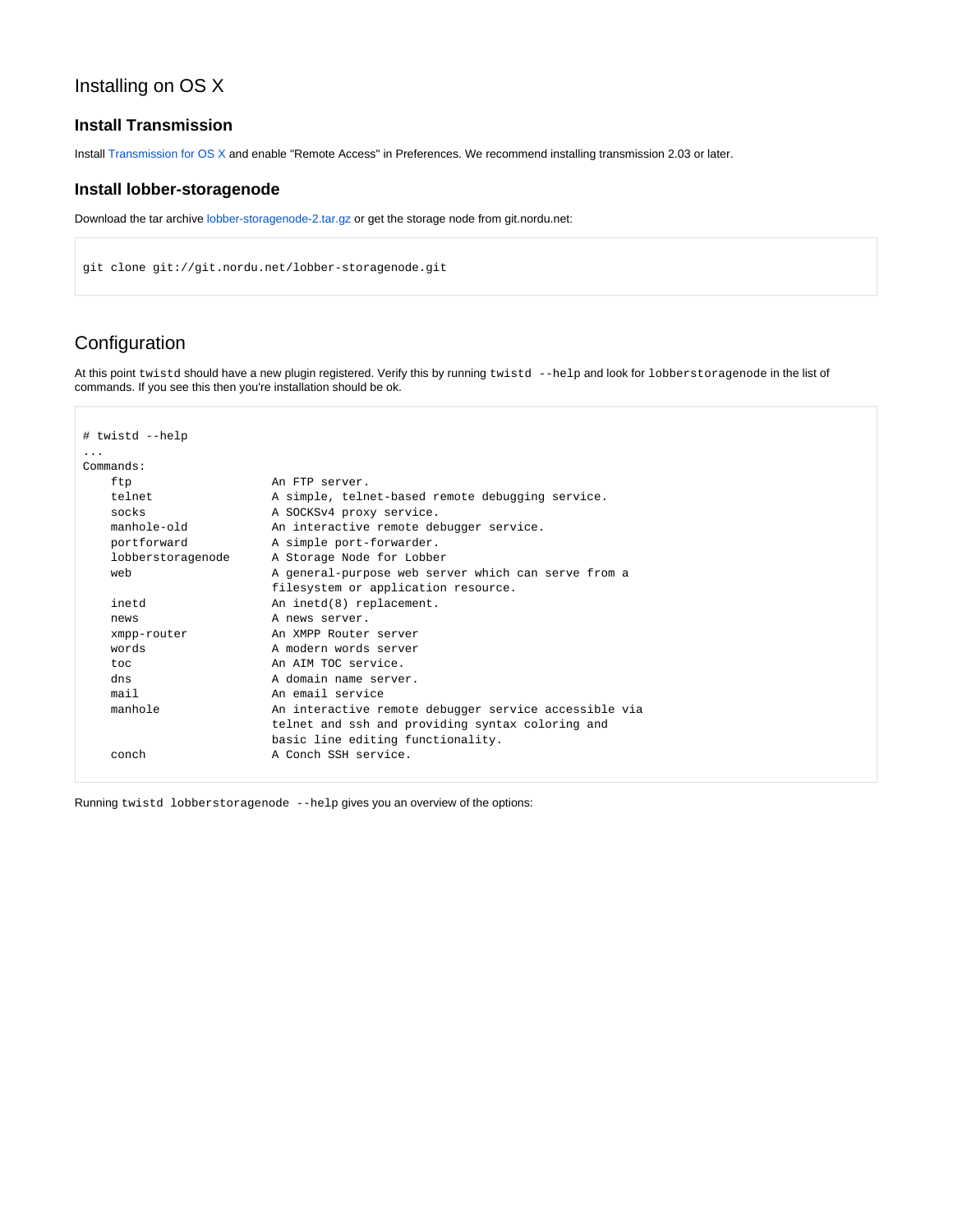|          | \$ twistd lobberstoragenode --help                  |                                               |
|----------|-----------------------------------------------------|-----------------------------------------------|
|          | Usage: twistd [options] lobberstoragenode [options] |                                               |
| Options: |                                                     |                                               |
|          | -n, --standardNotifications                         | Add standard notificiation destinations       |
|          | -R, --register                                      | Register new torrents with lobber             |
|          | -a, --announceUrl=                                  | Announce URL (tracker) to use for new         |
|          |                                                     | torrents                                      |
|          | $-A$ , $--acl=$                                     | Access Control List to apply to new torrents  |
|          | -b, --dropbox=                                      | A directory to watch for new content          |
|          | -d, --torrentDir=                                   | The directory where to store torrents         |
|          |                                                     | [default: torrents]                           |
|          | -D, --transmissionDownloadsDir=                     | The downloads directory for transmission      |
|          |                                                     | [default:                                     |
|          |                                                     | /var/lib/transmission-daemon/downloads]       |
|          | $-h$ , $-$ -lobberHost=                             | The host running both STOMP and https for     |
|          |                                                     | lobber                                        |
|          | -k, --lobberKey=                                    | The Lobber application key to use             |
|          | -p, --trackerProxyTrackerUrl=                       | Enable tracker proxying for given https       |
|          |                                                     | tracker (HOST[:PORT])                         |
|          | -P, --trackerProxyListenOn=                         | Adress to bind the tracker proxy to [default: |
|          |                                                     | localhost:80801                               |
|          | $-r$ , $-r$ emoveLimit=                             | Remove torrent and data when this many other  |
|          |                                                     | storage-nodes have the data (0=never remove)  |
|          |                                                     | [default: 0]                                  |
|          | $-S$ , $-$ stompUrl=                                | The STOMP protocol URL to use for             |
|          |                                                     | notifications                                 |
|          | -T, --transmissionRpc=                              | The RPC URL for transmission                  |
|          | --version                                           |                                               |
|          | $-\text{help}$                                      | Display this help and exit.                   |
|          |                                                     |                                               |

## <span id="page-2-0"></span>**Stand-alone storage node**

First you will have to create a key with the right entitlements to be able to access the torrents you are interested in. You do this in the Lobber web app under Application Keys.

Find the configuration file config in the directory /etc/lobberstoragenode/.

You need to change the following options:

```
lobberstoragnode
L_MODE="standalone"
L_K EY = " [ K EY ] "L_HOST="tracker.someserver.net"
L_TRACKERPROXYURL="https://tracker.someserver.net:443/tracker/uannounce"
L_TRACKERPROXYLISTEN="localhost:8080"
L_URLS="https://tracker.someserver.net/torrent/all.json ... ..."
```
L\_URLS is a set of STOMP destinations and/or RSS feeds. Each destination is pulled regularly and each link is downloaded. If the downloaded data is a BitTorrent file it is stored in the --torrentDir directory and added to transmission.

By default (L\_STDNOTIFY="True") the standalone storage node will listen to stomp://tracker.someserver.net/torrent/new.

### **STOMP destinations**

| Location             | What it gets you                         |
|----------------------|------------------------------------------|
| /torrent/new         | Each newly created torrent               |
| /torrent/tag/add     | Each time a torrent is tagged            |
| /torrent/tag/add/foo | Each time a torrent is tagged with 'foo' |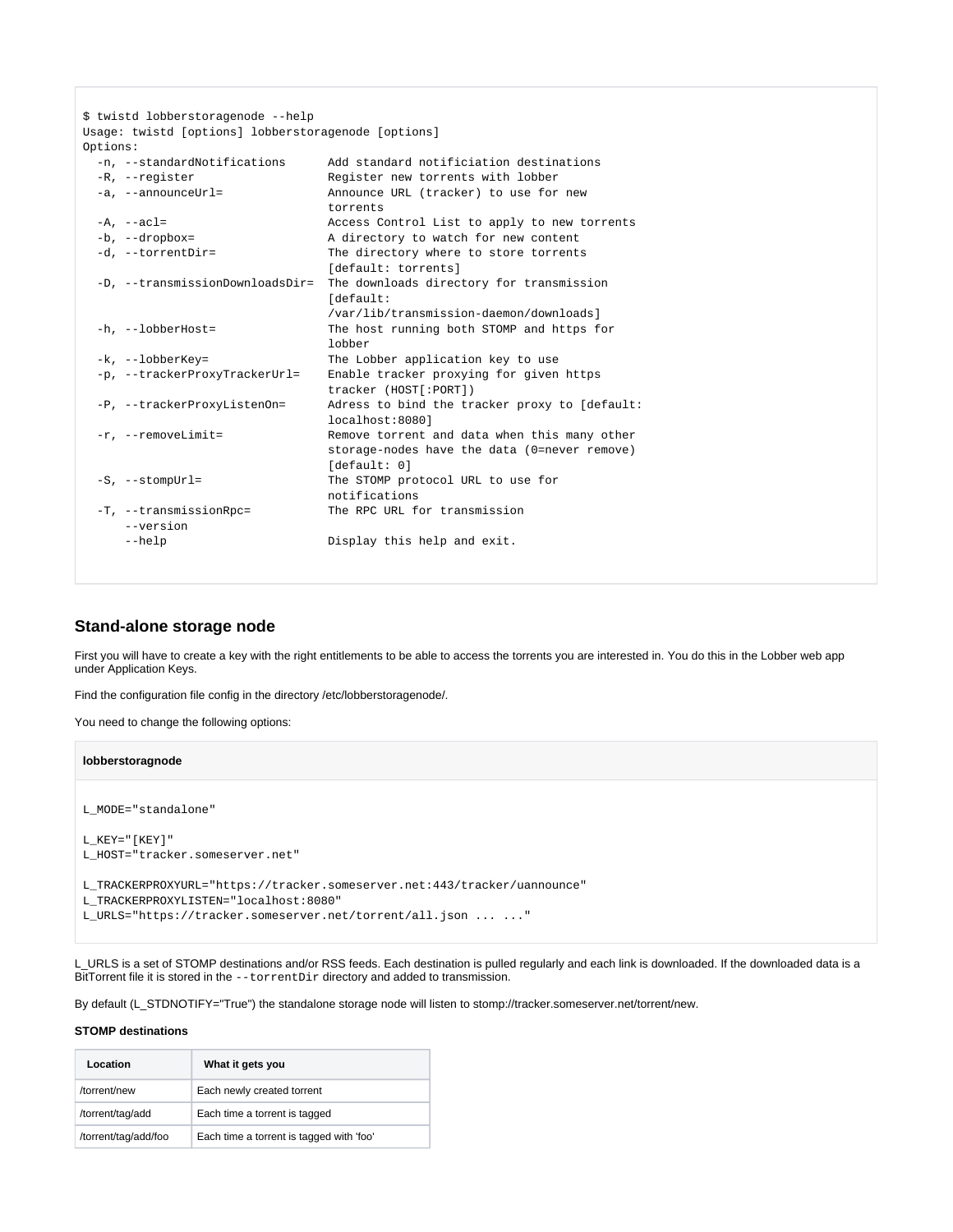/torrent/tag/remove/foo | Each time the 'foo' tag is removed from a torrrent

### **RSS URLs**

| Location                                                                         | What it gets you                                   |
|----------------------------------------------------------------------------------|----------------------------------------------------|
| https://lobber.example.org/torrents/all.rss                                      | All torrents readable by the current user (or key) |
| https://lobber.example.org/torrents/tag/foo.rss   All torrents tagged with 'foo' |                                                    |

Start the storage node:

/etc/init.d/lobberstoragenode start

To make the storagenode start automatically start on reboot run:

update-rc.d lobberstoragenode defaults

### <span id="page-3-0"></span>**Storage node for Lobber web application**

To start a storage node to complement the [Lobber web application](https://portal.nordu.net/pages/viewpage.action?pageId=25854255) you need first to create a key with the right entitlements and url filter via the web ui.

To make the storage node able to write in transmissions standard download directory you need to add the group debian-transmission to the www-data user.

usermod -G debian-transmission www-data

#### Find the configuration file config in the directory /etc/lobberstoragenode/.

You need to change the following options:

## **lobberstoragnode**

L\_MODE="webapp"

 ${\tt L\_KEY}$  " [  ${\tt KEY}$  ] " L\_HOST="localhost"

L\_DROPBOXDIR="/path/to/lobber/dropbox"

The L\_KEY is the lobber application key you obtain from lobber. The L\_HOST should be 'beta.lobber.se' in order to use the Lobber Beta site and L\_DROPBO XDIR is the path to a directory in your file system that will act as a dropbox. Any file or directory placed here will be uploaded to lobber and then removed.

Start the storage node:

```
/etc/init.d/lobberstoragenode start
```
To make the storagenode start automatically start on reboot run:

update-rc.d lobberstoragenode defaults

### <span id="page-3-1"></span>**OS X specific configuration**

These are the changes that are needed to make the storage node work with the OS X version of Transmission.